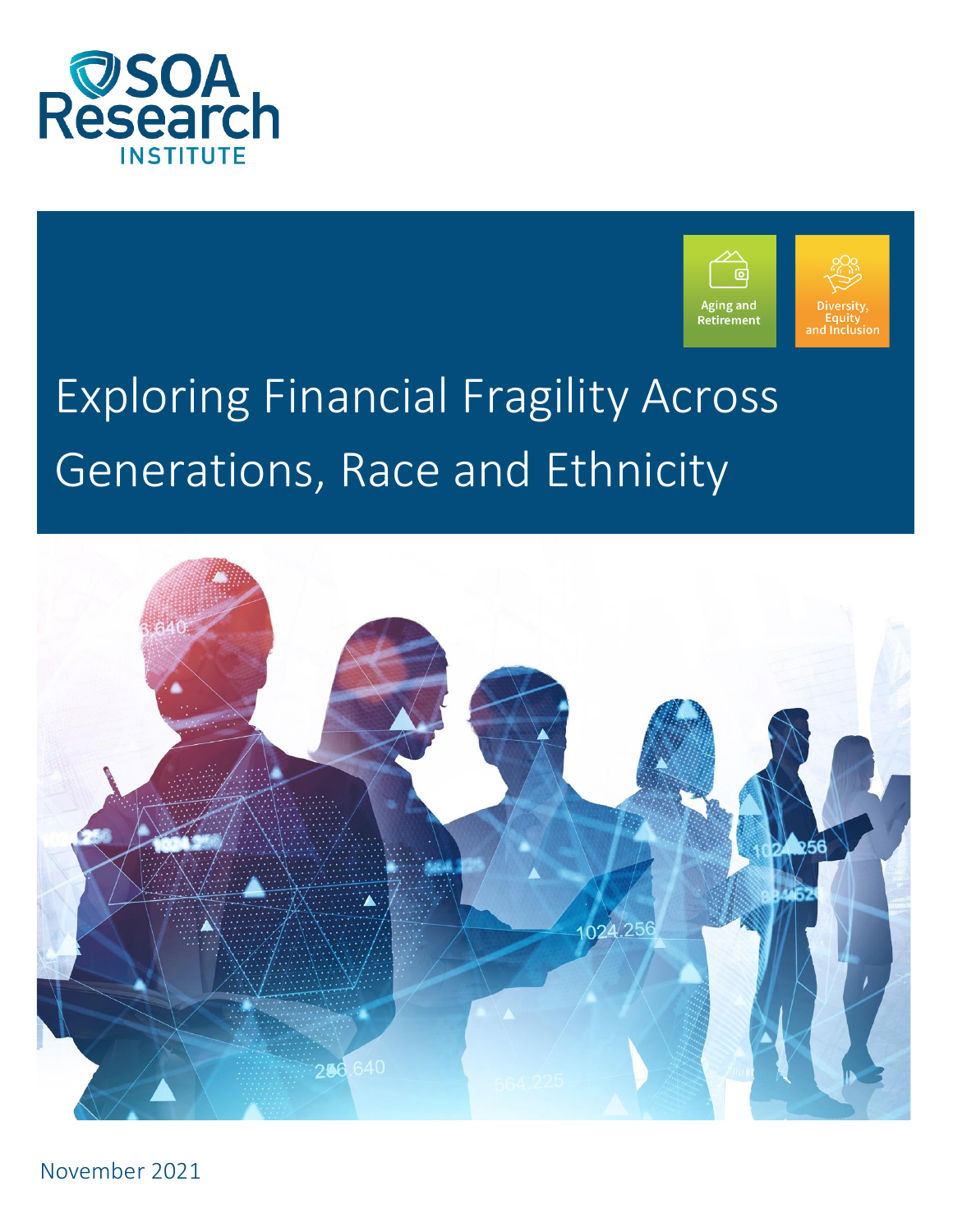

# Exploring Financial Fragility Across Generations, Race and Ethnicity

**AUTHOR** Greenwald Research **SPONSOR** Aging and Retirement Strategic

Research Program Steering Committee



**Give us your feedback!**<br>Take a short survey on this report.

**Click Here** 



#### Caveat and Disclaimer

The opinions expressed and conclusions reached by the authors are their own and do not represent any official position or opinion of the Society of Actuaries Research Institute, Society of Actuaries, or its members. The Society of Actuaries Research Institute makes no representation or warranty to the accuracy of the information.

Copyright © 2021 by the Society of Actuaries Research Institute. All rights reserved.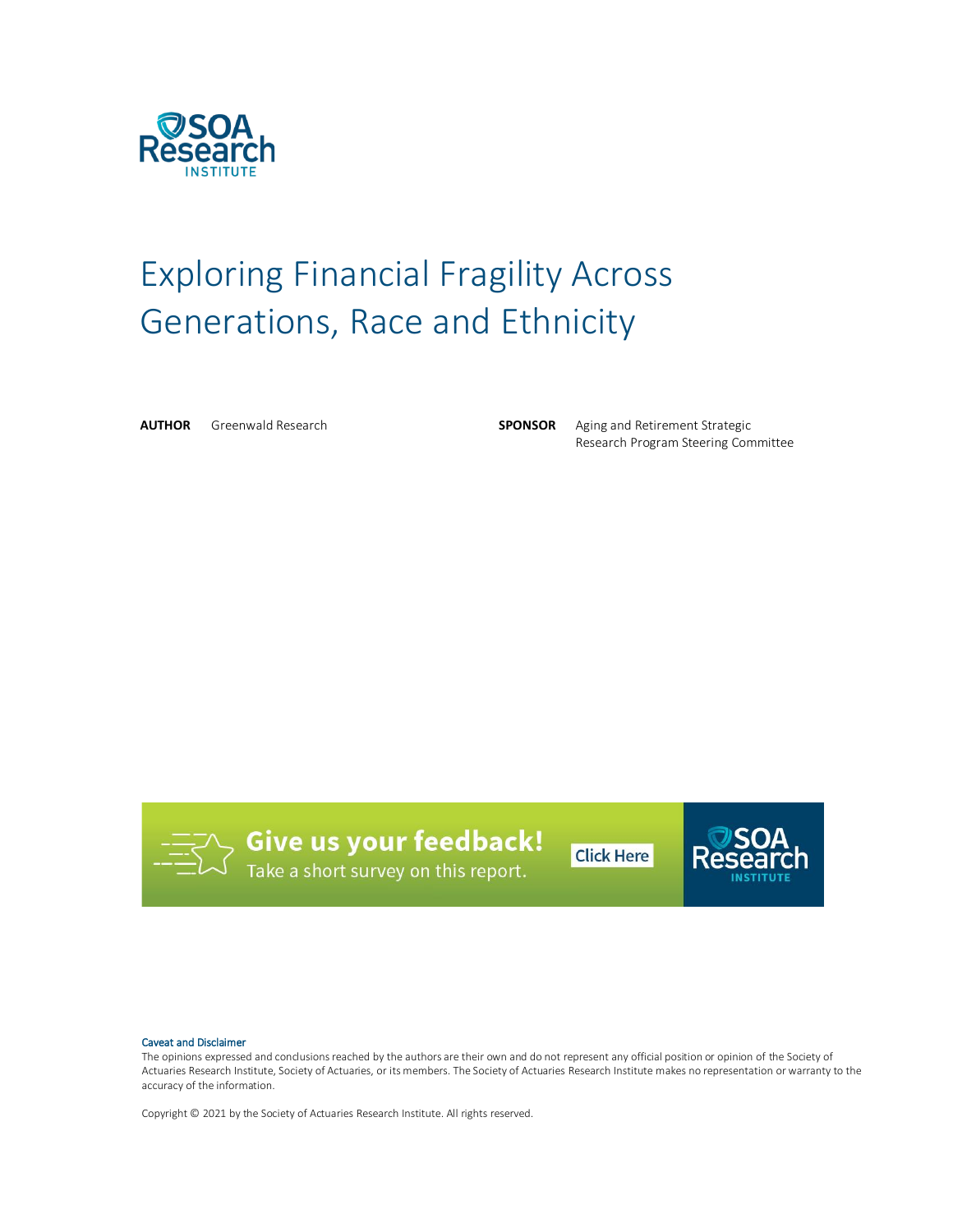# **CONTENTS**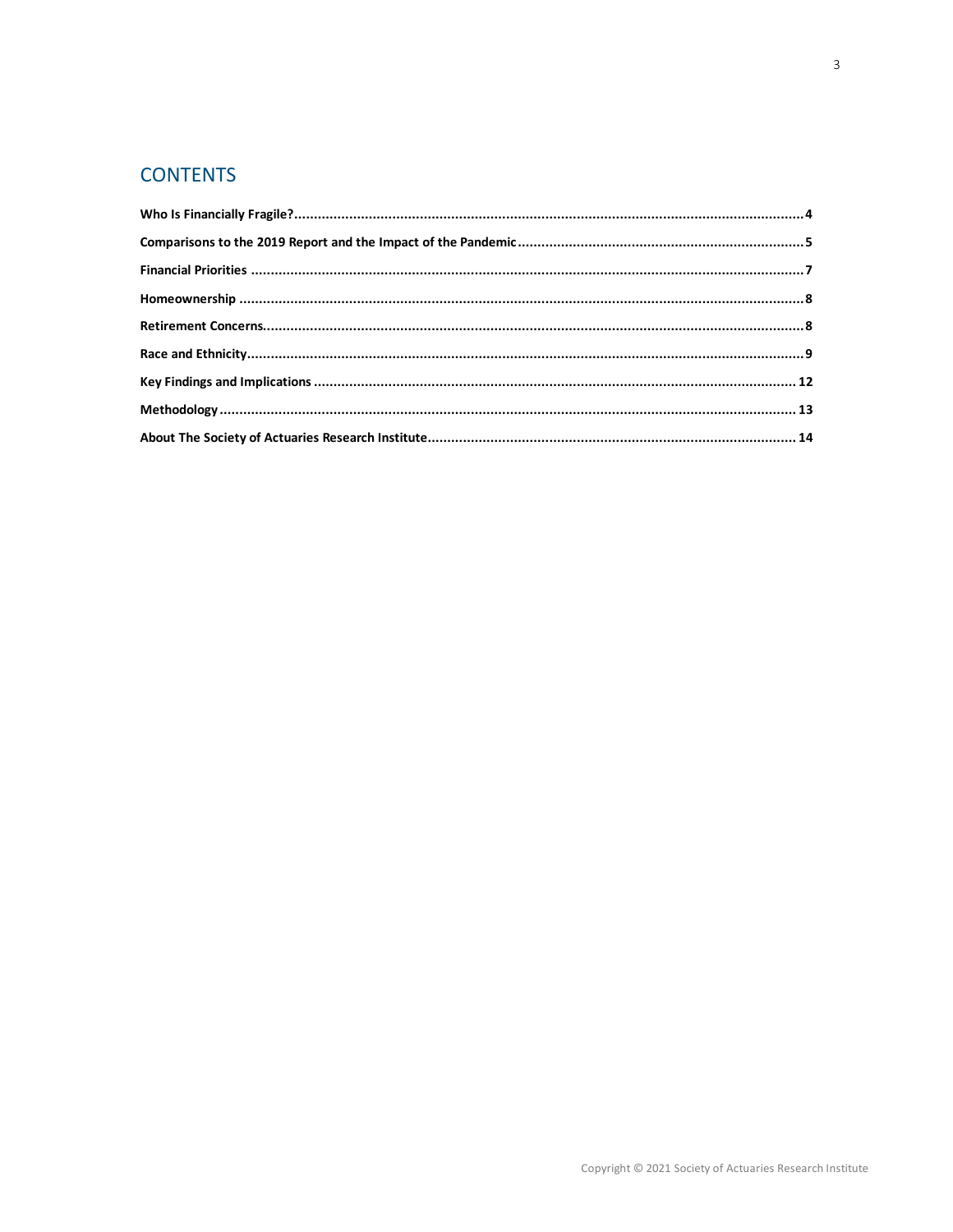# Exploring Financial Fragility Across Generations, Race and Ethnicity

Financial fragility, defined here as vulnerability to a financial crisis and having a negative outlook of personal finances, can play a significant role in an individual's financial planning, priorities and retirement concerns. The current financial situation differs widely among Americans, the gap of which has been made even wider by the COVID-19 pandemic. Significant ranges in assets, income and levels of financial literacy result in some individuals making well-thought-out and longer-term financial decisions, while others are focused on day-to-day expenses and are vulnerable to financial setbacks.

This report examines how financially fragile Americans are, explores distinguishing characteristics of the financially fragile, and examines their views and concerns regarding their current finances and retirement planning. To do that, a financial fragility index was developed in 2019 based on responses to a survey conducted by the Society of Actuaries (SOA) with Greenwald Research on individuals' feelings toward their financial situation, how confident they are in making financial decisions, whether they can cover an unexpected expense, whether they are on track in planning for retirement and whether debt is complicating their finances. A full description of the index is provided in the Methodology section at the end of this report.

As an update to a 2019 report, $^1$  this report analyzes financial priorities across generations and is part of the SOA's Aging and Retirement Strategic Research Program. Using results from an online survey in January 2021 of 2,017 individuals including Millennials, Gen Xers, Late Boomers, Early Boomers, and the younger portion of the Silent Generation, key financial issues around financial goals, concerns and retirement preparedness are examined. An additional oversample of 520 Black/African American, 516 Asian American and 495 Hispanic/Latino respondents was also collected. Full reports with detailed data by generation as well as race and ethnicity can be found at [www.soa.org/research/topics/aging-ret-res-report-list/.](http://www.soa.org/research/topics/aging-ret-res-report-list/)

## <span id="page-3-0"></span>Who Is Financially Fragile?

Before looking in detail at financial priorities, behaviors and concerns based on the level of financial fragility, it is important to see how different demographic groups compare. As seen in Figure 1, about 3 in 10 Millennials and Gen Xers are financially fragile. The proportion of people classified as highly fragile is lower for older generations, with the Silent generation the least financially fragile.

By marital status, those married are the least likely to have high financial fragility (18%) and the most likely to have low fragility (53%). Individuals who are living with a partner, who are single, or who are separated or divorced are much more likely to have high financial fragility. Retired individuals are the least financially fragile, followed by those currently working. Those unemployed or disabled are significantly more likely to be highly financially fragile, with more than half falling into this group. As expected, financial fragility decreases with more education, household income and higher values of savings and investments.

<sup>1</sup> Data for the 2019 report was collected in July 2018.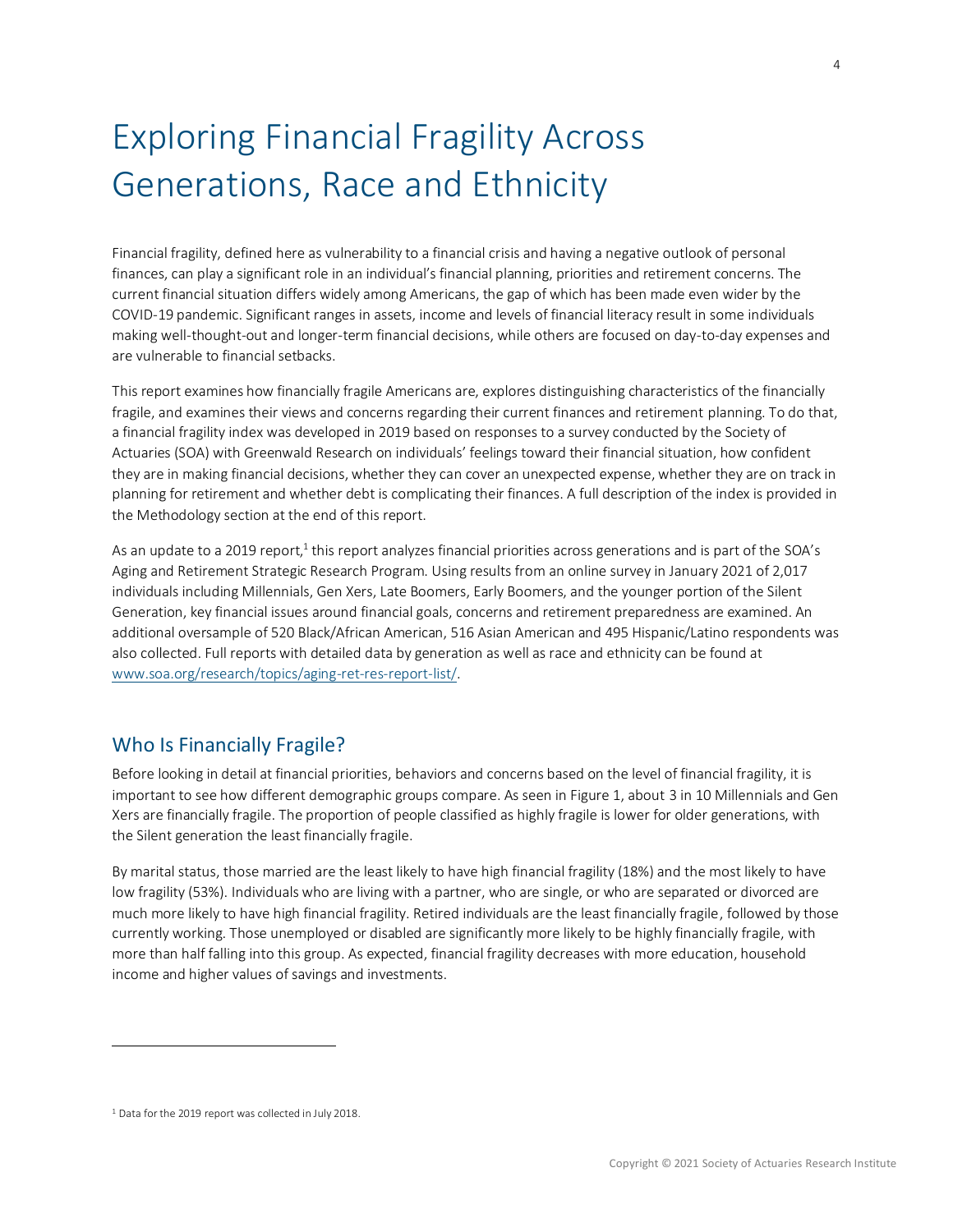Figure 1

#### FINANCIAL FRAGILITY BY DEMOGRAPHIC GROUPS



# <span id="page-4-0"></span>Comparisons to the 2019 Report and the Impact of the Pandemic

Based on our financial fragility index, one-quarter of respondents are highly financially fragile, while 45% have low fragility. Compared to 2019, fragility has edged up slightly (Figure 2).



#### Copyright © 2021 Society of Actuaries Research Institute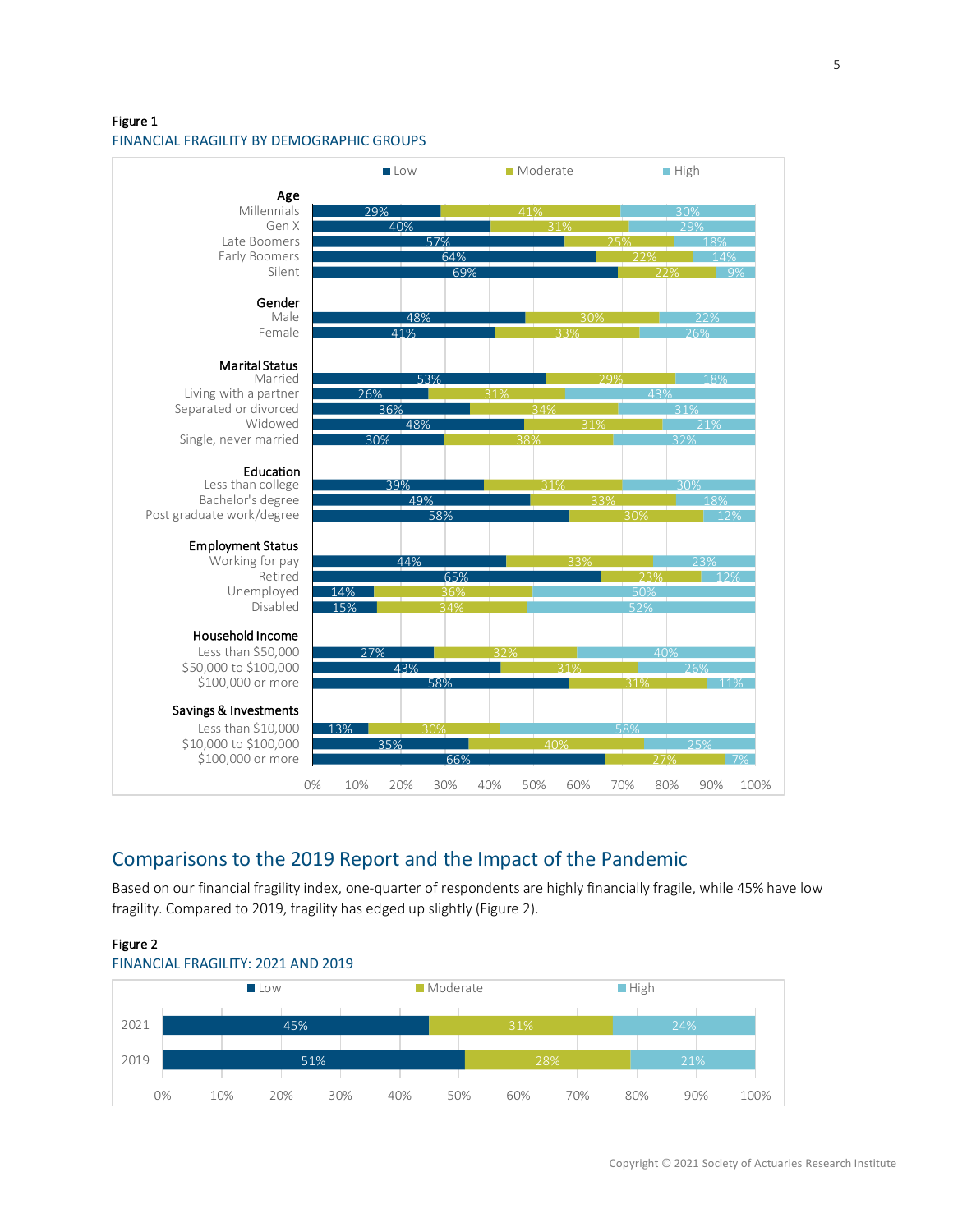Many groups that were already financially fragile in 2019 saw high shares categorized as fragile in 2021. Figure 3 shows the groups that saw some of the largest increases in fragility.



#### Figure 3



Those with high financial fragility are much more likely to say their finances were negatively impacted by the pandemic, including their income, debt and assets. That is likely due to the increased likelihood that they experienced negative job impact due to the pandemic; 21% were laid off from their job, and another 11% were furloughed (compared to 3% and 4% of those with low fragility, respectively). Additionally, 22% with high fragility had their working hours decreased (versus 7% of those with low fragility), and 19% experienced a pay decrease (versus 8% of those with low fragility).

It is not surprising to see that those with high fragility are more likely to agree that the pandemic has negatively impacted their overall feelings of well-being and that their feelings of financial security have decreased. Those impacts have the potential to be long lasting because those with high fragility are also more likely to say the pandemic has made short-term goals a bigger priority than long-term goals (Figure 4).

#### Figure 4



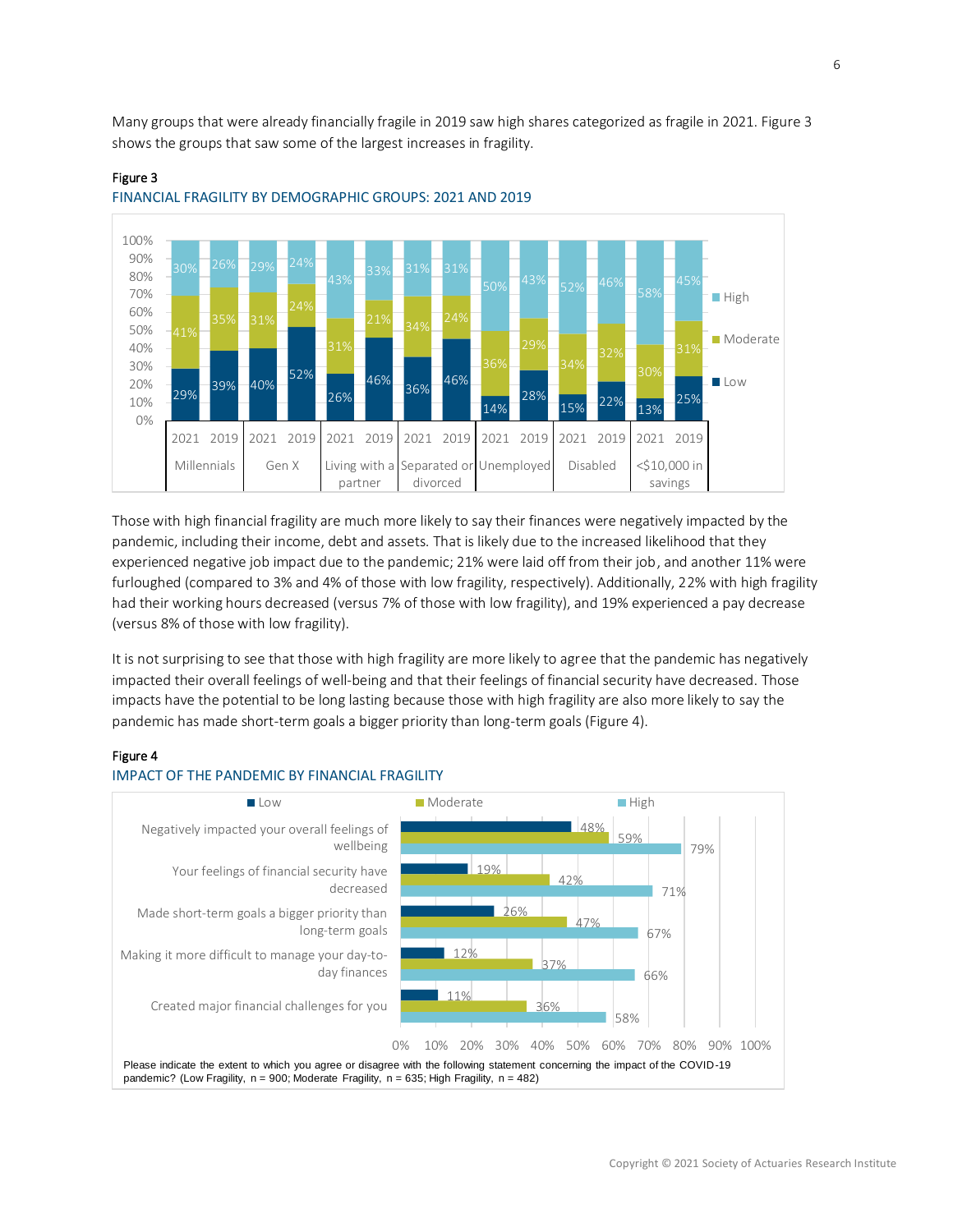# <span id="page-6-0"></span>Financial Priorities

As may be expected, individuals with different levels of financial fragility tend to have an impact on their planning times frames. Those with high fragility are more likely to focus on the short term – 55% only plan paycheck to paycheck compared to 20% with moderate fragility and just 3% of those with low fragility (Figure 5). On the other end of the planning spectrum, only 3% with high fragility plan for the rest of their lives compared to 14% of those with moderate fragility and 35% of those with low fragility.

#### Figure 5





These planning time frames are echoed in the different fragility groups' financial priorities. Almost all of those with high fragility are prioritizing affording everyday bills compared to 48% with low fragility reporting the same (Figure 6). Additionally, those with moderate and high fragility are significantly more likely to be prioritizing paying off credit card debt and building up an emergency fund. Those with low fragility are more likely to be prioritizing saving for retirement (64% versus 47% with high fragility).

#### Figure 6

#### FINANCIAL AND SAVINGS PRIORITIES BY FINANCIAL FRAGILITY



These financial priorities are just some of the areas that are causing stress for those with high financial fragility, which 93% say they experienced due to financial issues in 2020. Comparatively, 69% of those with moderate fragility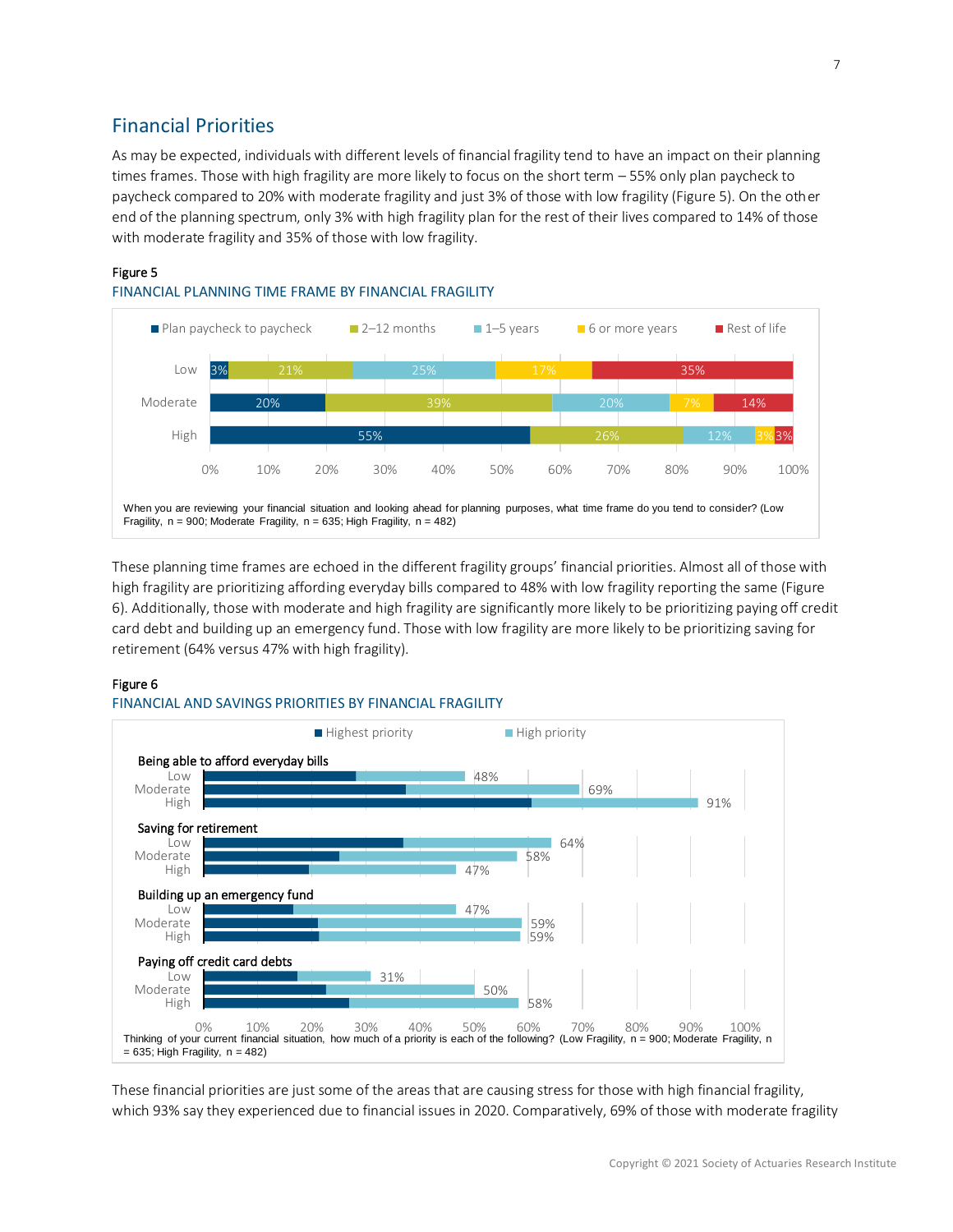and 36% of those with low fragility experienced a financial stressor in 2020. For those with high fragility, the most common reasons for financial stress are affording everyday bills (59% versus 23% moderate fragility and 6% low fragility), not having enough emergency savings (49% versus 21% moderate fragility and 5% low fragility), and their level of debt (49% versus 18% moderate fragility and 4% low fragility). In fact, 65% of highly financially fragile individuals say that their level of debt is complicating their ability to manage their finances, compared to 41% with moderate fragility and 10% with low fragility who say the same.

#### <span id="page-7-0"></span>Homeownership

Over 80% with low fragility own a home, compared to 69% with moderate fragility and 47% with high fragility (Figure 7). About 40% of those with high fragility are renting their home, and another 9% are living with family or friends but not currently contributing to the cost of their housing. Since the pandemic, 20% of those with high fragility report they have had difficulties making rent or mortgage payments compared to 5% with moderate fragility and 0% with low fragility.

#### Figure 7



#### LIVING ARRANGEMENTS BY FINANCIAL FRAGILITY

### <span id="page-7-1"></span>Retirement Concerns

As described earlier, those with lower levels of savings and investments are more likely to be financially fragile, so it is not surprising that retirement concerns are high for these individuals. As seen in Figure 8, for each possible retirement issue presented, concern increases with financial fragility. People with high financial fragility are also more likely to think climate change will impact their retirement in a variety of ways, including higher costs of living (58% versus 41% with low fragility), higher taxes (51% versus 39% with low fragility) and negative impacts to their health (46% versus 21% with low fragility).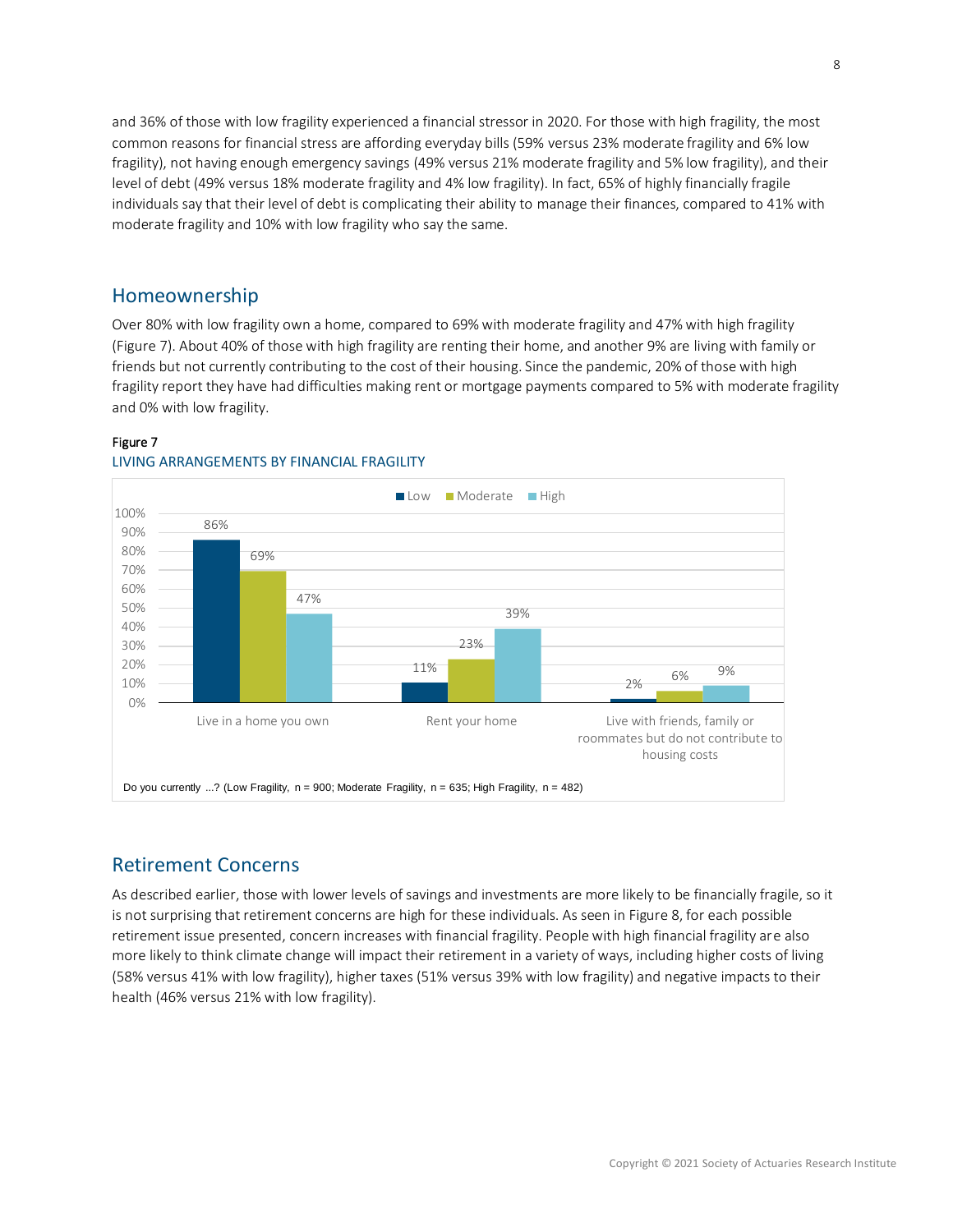#### Figure 8 CONCERNS FOR RETIREMENT BY FINANCIAL FRAGILITY



These concerns add up – only 18% of financially fragile individuals believe they are on track in planning for a financially secure retirement compared to 47% with moderate fragility and 88% with low fragility.

# <span id="page-8-0"></span>Race and Ethnicity

Among the groups that were specifically oversampled in this study, 16% of Asian American respondents are highly fragile, as are 20% of Black/African Americans and 31% of Hispanic/Latino respondents (Figure 9).

#### Figure 9



### FINANCIAL FRAGILITY BY RACE AND ETHNICITY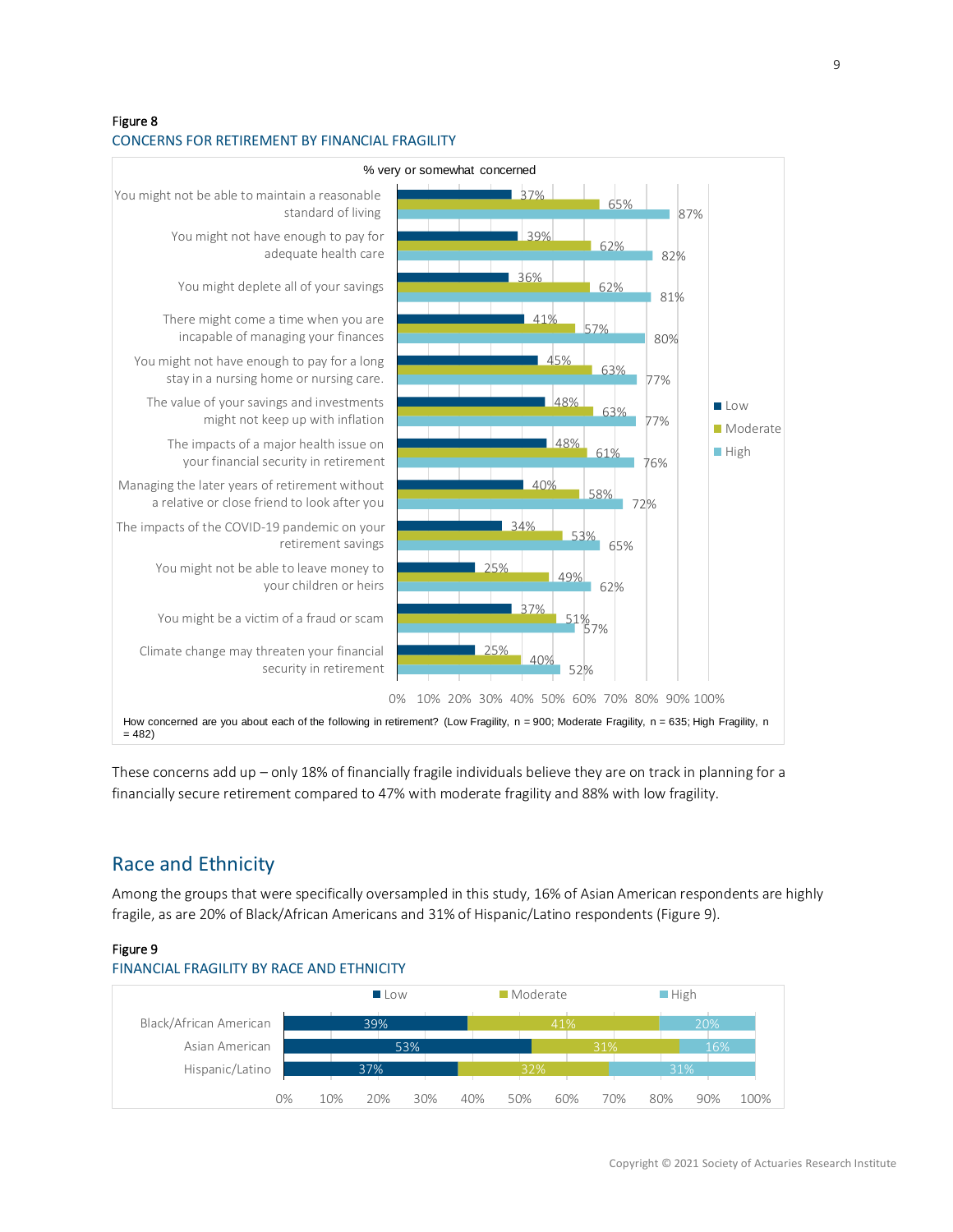As is true with all respondents, the share of those considered highly fragile generally drops with age in each of the racial and ethnic cohorts (Figure 10). However, Asian American respondents in the Silent Generation are more likely than Boomers to be considered highly fragile. Additionally, within each group, those with lower household income or lower savings are more likely to be highly financially fragile.

Among Black/African American respondents, female, single respondents (versus married) and unemployed (versus workers and retirees) are more likely to be financially fragile. For Asian Americans, those more likely to be fragile include those with less than a college degree and unemployed individuals. Hispanic/Latino respondents who are not married, have less than a college education or are disabled are more likely to be highly fragile.

#### Figure 10



#### HIGH FRAGILITY BY RACE AND ETHNICITY

While the pandemic impacted the jobs of 6 in 10 of the highly fragile, it appears these three groups were affected differently. Black/African American respondents with high fragility are more likely than lower-fragility Black/African Americans to have experienced a decrease in their hours or been laid off or furloughed from their job. For Asian Americans, the highly fragile are more likely to have been furloughed but not laid off than Asian Americans with low or moderate fragility. As for Hispanic/Latino respondents, there were high rates of pay decreases for all fragility groups (22% with low or moderate fragility, 30% with high fragility). Highly fragile Hispanic/Latino respondents were much more likely than less-fragile Hispanic/Latino respondents to have lost their job.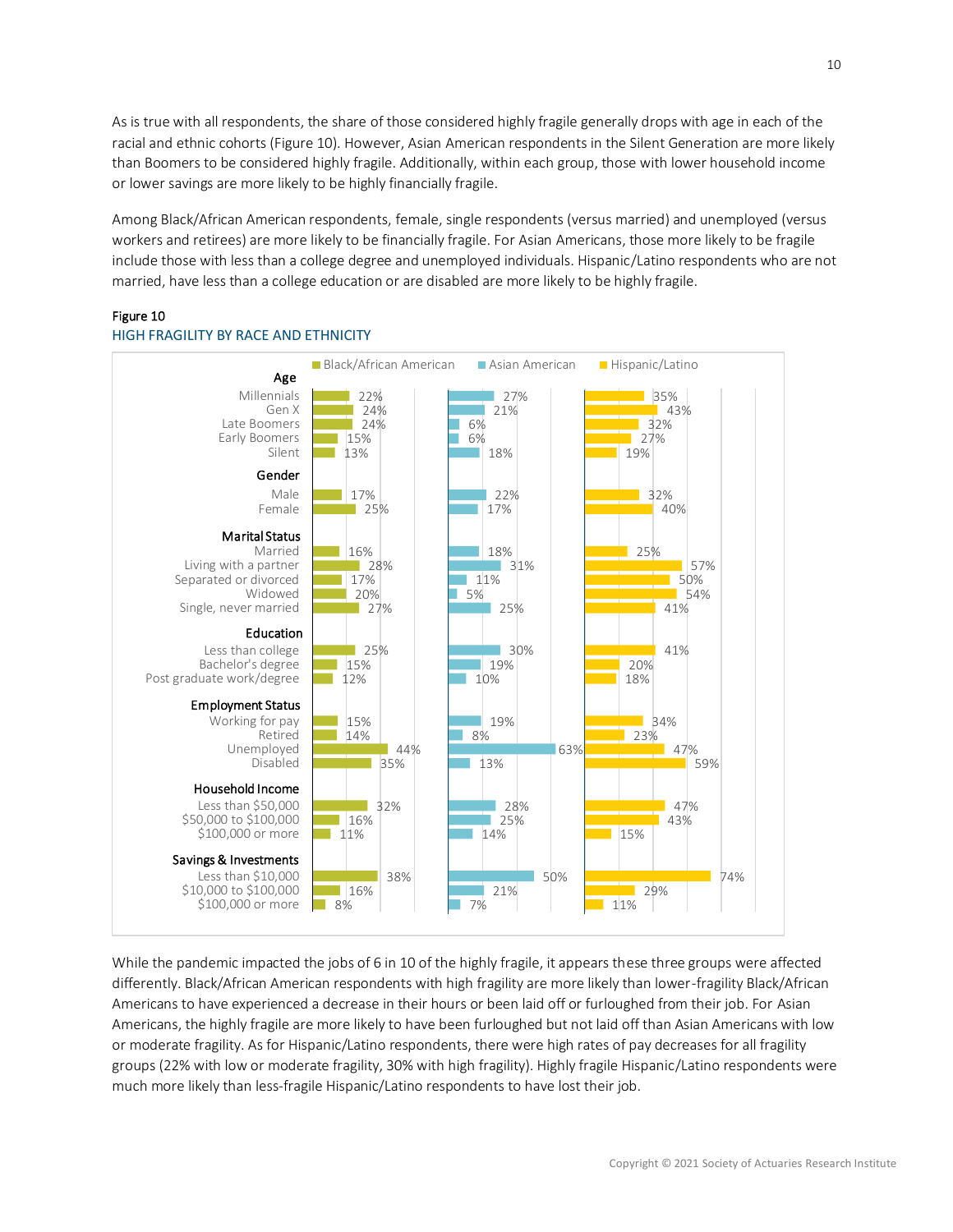While Black/African American and Hispanic/Latino respondents with high fragility have similar rates of only planning paycheck to paycheck, just 36% of Asian Americans with high fragility say the same (Figure 11).

#### Figure 11



#### FINANCIAL PLANNING TIME FRAME OF THE HIGHLY FRAGILE BY RACE AND ETHNICITY

Among the highly fragile, there are some interesting differences in their top financial priorities. While 59% of Black/African Americans and 50% Hispanic/Latinos say affording everyday bills are their top priority, just 36% of Asian Americans say the same. That results in more stress for Black/African Americans and Hispanic/Latino respondents. Highly fragile Black/African Americans and Hispanic/Latino respondents are more likely to be stressed about not having enough in emergency savings and losing their income. Both Asian Americans and Hispanic/Latino respondents are more likely to be concerned about paying mortgage or rent.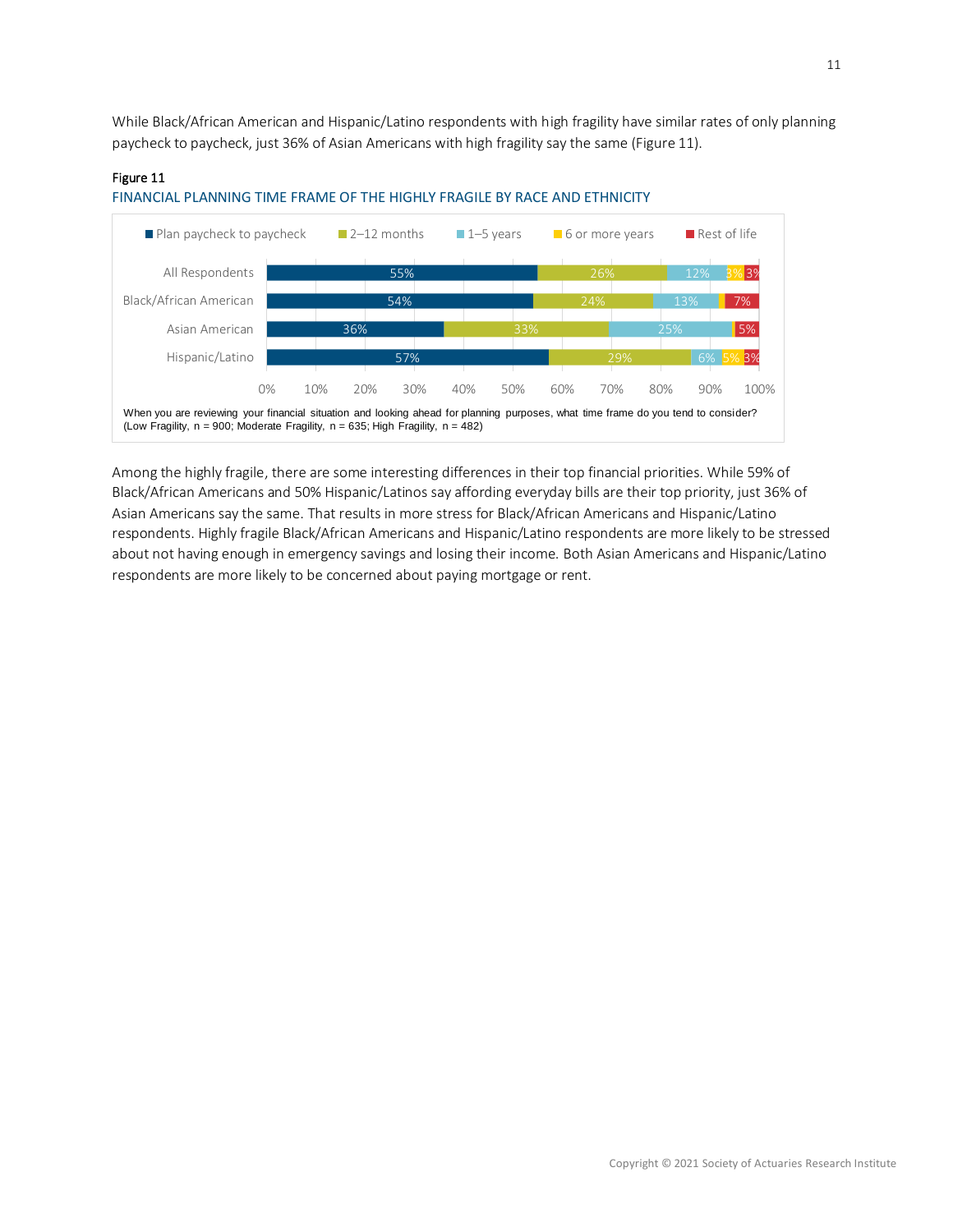# <span id="page-11-0"></span>Key Findings and Implications

There are dramatic differences in financial priorities, concerns, planning behavior and the impact of the pandemic by different levels of financial fragility. Those more likely to be fragile include Millennials; Gen Xers; females; those single, divorced or living with a partner; and, not surprisingly, individuals with lower income and savings levels. The study also finds significant differences between racial and ethnic groups, with Hispanic/Latinos having higher shares with high financial fragility.

Those with high fragility are much more likely to have short planning horizons and are prioritizing affording everyday bills over building up savings for retirement or emergencies. Across the board, concerns for retirement are higher among those with high fragility than those with low financial fragility, and the uneven impact of the pandemic revealed how unexpected events can quickly cause additional setbacks for the financially fragile.

Those results point to some of the potential causes of financial fragility, including income, personal financial behaviors and larger societal issues. Highlighting the concerns, financial priorities and planning behaviors of the financially fragile is important to understanding the short- and long-term implications so individuals, employers and policymakers can better address the issue.

Financial wellness and education programs looking to address these issues should consider the range of differences among financial fragility levels so they can connect to what is most useful and important to different individuals, such as affording housing, debt or saving for a child's education. Some considerations and strategies include:

- Spending strategies are critical to developing sound money management, including how to pay for things, how to avoid impulse purchases and how to maximize the value of one's income.
- Debt can be a huge barrier to financial security. Avoiding high-cost debt and understanding intelligent use of debt are important issues for those with high financial fragility.
- Maintaining an emergency fund is an important tool that is underutilized. Employers should consider offering education and benefits around emergency savings within their financial wellness programs.
- Increasing planning efforts and extending planning horizons are hurdles for some with high financial fragility. For others, the key issue is finding a job with better pay or resolving other societal issues.
- Employing effective strategies that integrate affording everyday bills and saving for the future including for retirement, education and emergencies – is important for many people.
- Recognizing that, as savings accumulate, the focus will need to shift from how to save to how to invest.
- For those with high fragility, strategies need to be based on the underlying causes of the fragility. To increase financial stability, strategies are needed to move to longer-term planning, getting debt and/or expenses under control, and/or increase earnings.
- For those in the middle tier of fragility, strategies should be matched to individual circumstances. There is room for improved retirement savings in this group, and attention should be paid to whether the individual is planning for the longer term.
- For those with low financial fragility, areas for improving retirement security include optimizing savings on their own or through an employer, understanding how much to save, fine-tuning long-term planning, effectively managing investments well, not using retirement funds too early, maintaining disability protection, employing other preretirement risk management programs and not retiring too early.

Reducing financial fragility is an important step in helping individuals manage the priorities of today as well as those of the future.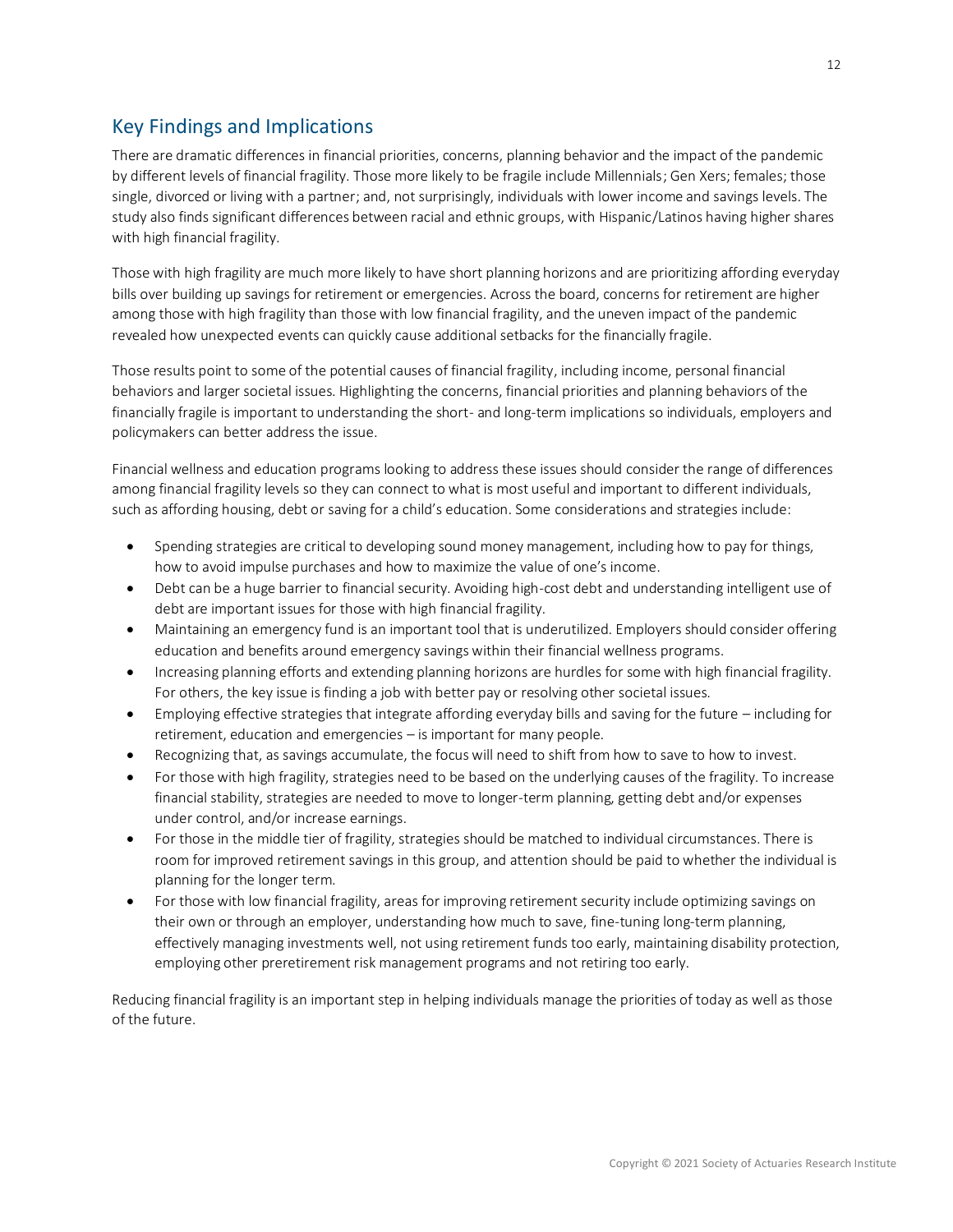# <span id="page-12-0"></span>Methodology

The report presents the results of research conducted by Greenwald Research, on behalf of the SOA. Greenwald conducted an online survey of 2,017 individuals: 406 Millennials (born 1980-1998), 405 Gen Xers (1965-1979), 402 Late Boomers (1955-1964), 403 Early Boomers (1946-1954), and 401 Silent Generation (1935-1945). An oversample of 520 Black/African American, 516 Asian American and 495 Hispanic/Latino respondents were also collected. The survey was conducted from Jan. 5 through Jan. 27, 2021.

The financial fragility index is based on the following questions:

- "What are your feelings when you are reviewing your financial situation and looking ahead for planning purpose?" *Zero to 20 points were allotted based on the respondent's net score of 10 possible answer choices with five positive and five negative answer choices.*
- "Please check the box that best describes where you stand in the continuum between each of the following pairs of opposing words: Confident in making financial decisions; not confident in making financial decisions." *Zero to 10 points were allotted based on the respondent's confidence level in making financial decisions with those with the most confidence receiving zero points and those with the least 10 points.*
- "If you had an unexpected expense of \$10,000 that had to be paid immediately, how would you cover it?" *Five points were allotted if the respondent was unable to cover a \$10,000 unexpected expensive with only emergency savings, general savings and – for those retired – retirement savings.*
- "If you had an unexpected expense of \$1,000 that had to be paid immediately, how would you cover it?" *For those who could not afford an expense of \$10,000, five points were allotted if the respondent was unable to cover a \$1,000 unexpected expensive with only emergency savings, general savings and – for those retired – retirement savings.*
- "Please indicate the extent to which you agree or disagree with the following statements: You are on track in planning for a financially secure retirement; your level of debt is complicating your ability to manage your finances." *Zero to 10 points were allotted for each statement based on the respondent's level of agreement or disagreement. The most on track received zero points, and the least received 10 points. Those with no debt complications received zero points, and the most received 10 points.*

In total, the index ranges from zero, indicating the least financially fragile, to 60, the most financially fragile.



**Give us your feedback!**<br>Take a short survey on this report.

**Click Here** 



13